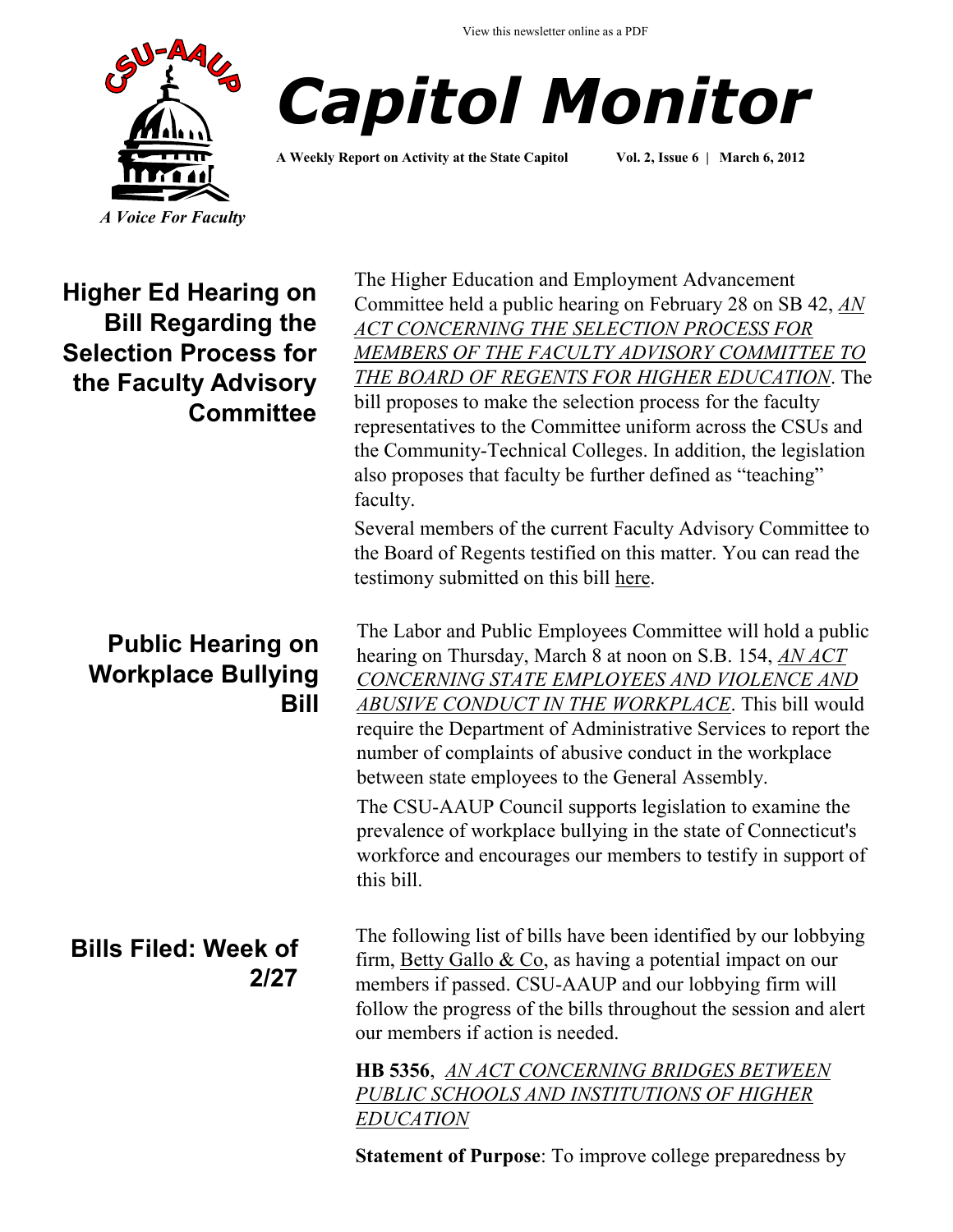# **Bills Filed: Week of 2/27**

*"I support or oppose one of these bills; what should I do?"*

- 1. Write to your legislators! Find them [here.](http://www.congressweb.com/cweb4/index.cfm?orgcode=BGAUP)
- 2. [Track](http://www.cga.ct.gov/aspx/CGAPublicBillTrack/Register.aspx) the bill so you know when public hearings are scheduled.

aligning high school and college curricula by establishing a pilot program that requires each priority school district to partner with a public institution of higher education to evaluate and align curricula based on Connecticut's common core state standards and to test students and assess the results to determine college readiness.

### **SB 286,** *[AN ACT EXEMPTING INSTITUTIONS OF](http://www.cga.ct.gov/asp/cgabillstatus/cgabillstatus.asp?selBillType=Bill&bill_num=286&which_year=2012&SUBMIT1.x=0&SUBMIT1.y=0)  [HIGHER EDUCATION THAT OFFER FREE](http://www.cga.ct.gov/asp/cgabillstatus/cgabillstatus.asp?selBillType=Bill&bill_num=286&which_year=2012&SUBMIT1.x=0&SUBMIT1.y=0)  [COURSES TO INMATES FROM STATE](http://www.cga.ct.gov/asp/cgabillstatus/cgabillstatus.asp?selBillType=Bill&bill_num=286&which_year=2012&SUBMIT1.x=0&SUBMIT1.y=0)  [CONTRACTING REQUIREMENTS](http://www.cga.ct.gov/asp/cgabillstatus/cgabillstatus.asp?selBillType=Bill&bill_num=286&which_year=2012&SUBMIT1.x=0&SUBMIT1.y=0)*

**Statement of Purpose**: To exempt institutions of higher education that arrange for professors to teach free for-credit courses to inmates from state contracting requirements.

#### **SB 292,** *[AN ACT ALIGNING CONNECTICUT'S](http://www.cga.ct.gov/asp/cgabillstatus/cgabillstatus.asp?selBillType=Bill&bill_num=292&which_year=2012&SUBMIT1.x=0&SUBMIT1.y=0)  [INTELLECTUAL CAPITAL WITH THE BUSINESS](http://www.cga.ct.gov/asp/cgabillstatus/cgabillstatus.asp?selBillType=Bill&bill_num=292&which_year=2012&SUBMIT1.x=0&SUBMIT1.y=0)  [COMMUNITY](http://www.cga.ct.gov/asp/cgabillstatus/cgabillstatus.asp?selBillType=Bill&bill_num=292&which_year=2012&SUBMIT1.x=0&SUBMIT1.y=0)*

**Statement of Purpose**: To develop an occupational job training program and an assessment system to ensure the alignment of Connecticut's intellectual capital with the needs of the business community.

**SB 304,** *[AN ACT CONCERNING THE INCLUSION](http://www.cga.ct.gov/asp/cgabillstatus/cgabillstatus.asp?selBillType=Bill&bill_num=304&which_year=2012&SUBMIT1.x=0&SUBMIT1.y=0)  [OF LABOR HISTORY IN THE PUBLIC SCHOOL](http://www.cga.ct.gov/asp/cgabillstatus/cgabillstatus.asp?selBillType=Bill&bill_num=304&which_year=2012&SUBMIT1.x=0&SUBMIT1.y=0)  [CURRICULUM](http://www.cga.ct.gov/asp/cgabillstatus/cgabillstatus.asp?selBillType=Bill&bill_num=304&which_year=2012&SUBMIT1.x=0&SUBMIT1.y=0)*

**Statement of Purpose**: To include labor history in the prescribed courses of study in the public school curriculum.

**SB 315,** *[AN ACT PROHIBITING THE](http://www.cga.ct.gov/asp/cgabillstatus/cgabillstatus.asp?selBillType=Bill&bill_num=315&which_year=2012&SUBMIT1.x=0&SUBMIT1.y=0)  [UNNECESSARY COLLECTION OF SOCIAL](http://www.cga.ct.gov/asp/cgabillstatus/cgabillstatus.asp?selBillType=Bill&bill_num=315&which_year=2012&SUBMIT1.x=0&SUBMIT1.y=0)  [SECURITY NUMBERS](http://www.cga.ct.gov/asp/cgabillstatus/cgabillstatus.asp?selBillType=Bill&bill_num=315&which_year=2012&SUBMIT1.x=0&SUBMIT1.y=0)*

**Statement of Purpose**: To prohibit the unnecessary collection of Social Security numbers.

#### **HB 5404,** *[AN ACT PROHIBITING LOBBYING BY](http://www.cga.ct.gov/asp/cgabillstatus/cgabillstatus.asp?selBillType=Bill&bill_num=5403&which_year=2012&SUBMIT1.x=0&SUBMIT1.y=0)  [STATE EMPLOYEES ON STATE TIME](http://www.cga.ct.gov/asp/cgabillstatus/cgabillstatus.asp?selBillType=Bill&bill_num=5403&which_year=2012&SUBMIT1.x=0&SUBMIT1.y=0)*

**Statement of Purpose**: To prevent union representatives who are also state employees from engaging in lobbying during the period of time they are being paid to perform services for the state.